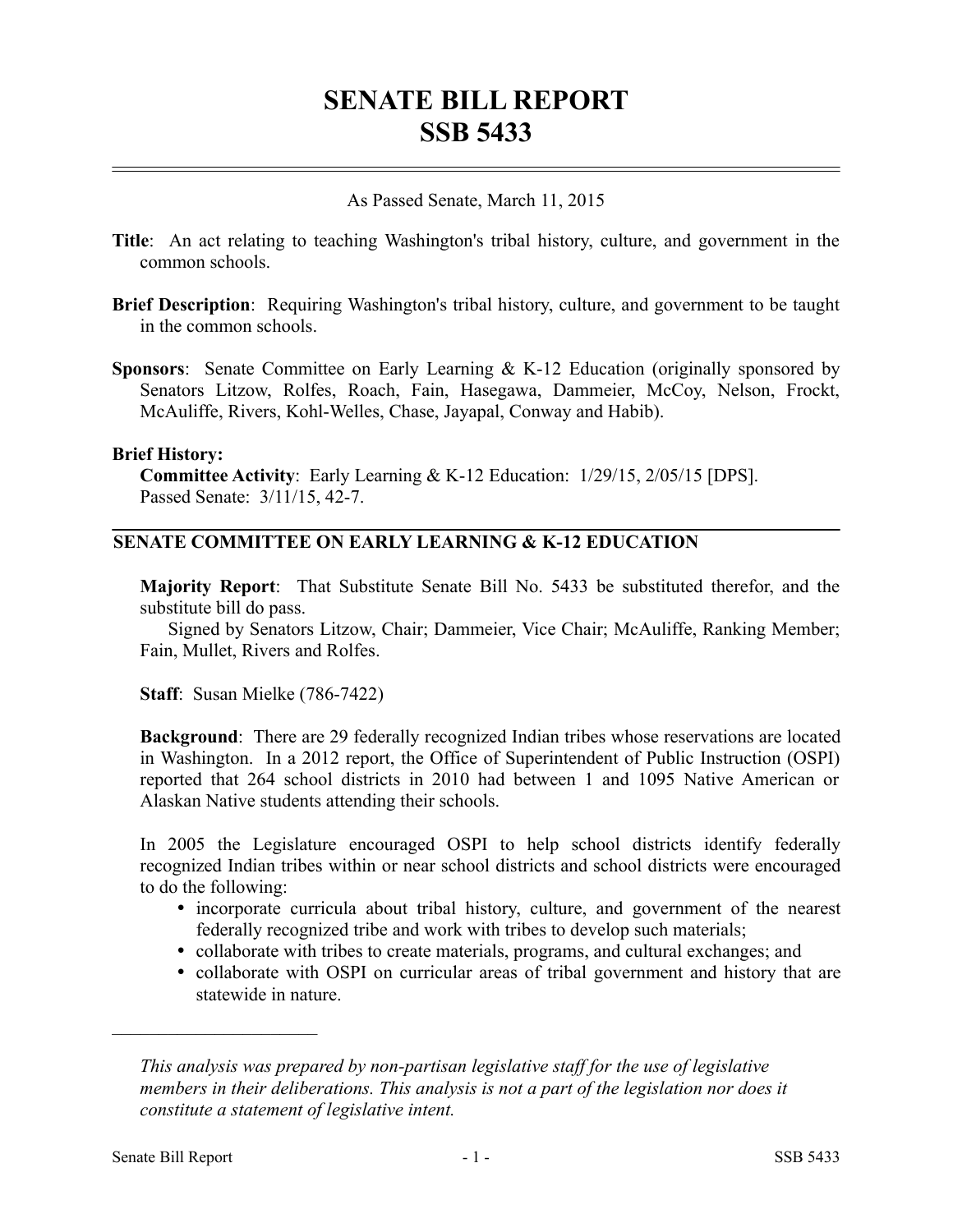In 2011 the Legislature directed OSPI to create the Office of Native Education (ONE). ONE was tasked with several duties including facilitating the development and implementation of curricula and instructional materials regarding native languages, culture and history, and the concept of tribal sovereignty. ONE posts curriculum and other resources for elementary, middle, and high schools on its website.

Washington's high school graduation requirements include a minimum of one-half credit of Course work in Washington State history and government. Courses designed to meet this requirement are encouraged to include information on the culture, history, and government of Washington Indian tribes.

**Summary of Substitute Bill**: The legislative direction encouraging OSPI and school districts to collaborate and take certain actions to develop and incorporate curricula about tribes is changed to require such collaboration and actions. OSPI must help school districts identify federally recognized Indian tribes within or near school districts and school districts must do the following:

- when reviewing or adopting social studies curriculum, incorporate curricula about tribal history, culture, and government of the nearest federally recognized tribe and work with tribes to develop such materials;
- collaborate with tribes to create materials, programs, and cultural exchanges; and
- collaborate with OSPI on curricular areas of tribal government and history that are statewide in nature.

School districts must meet the requirements of collaboration and incorporation about tribal history, culture, and government by using the curriculum developed and made available free of charge by OSPI but may modify the curriculum in order to incorporate elements that have a regional focus or in order to incorporate the curriculum into existing curricular materials.

### **Appropriation**: None.

**Fiscal Note**: Available.

## **Committee/Commission/Task Force Created**: No.

**Effective Date**: Ninety days after adjournment of session in which bill is passed.

**Staff Summary of Public Testimony on Original Bill**: PRO: We want to restructure some of the intent language and would like to specifically acknowledge the excellent curriculum that OSPI has developed, "Since Time Immemorial: Tribal Sovereignty in Washington." It is already available online; it is free, and OSPI has already done some training with districts on the curriculum, which should address any funding issues perceived to be a concern with the bill. The Legislature formally encouraged school districts ten years ago but there are only three school districts and a few additional schools that have opted to incorporate information about their local tribe. It is time to take another step forward. We endorse this bill because most Native American children attend public schools and unfortunately tribal cultures and histories that are taught in the public schools are not accurate and provide misinformation to all students not just tribal students. The OSPI-developed curriculum, which is endorsed by